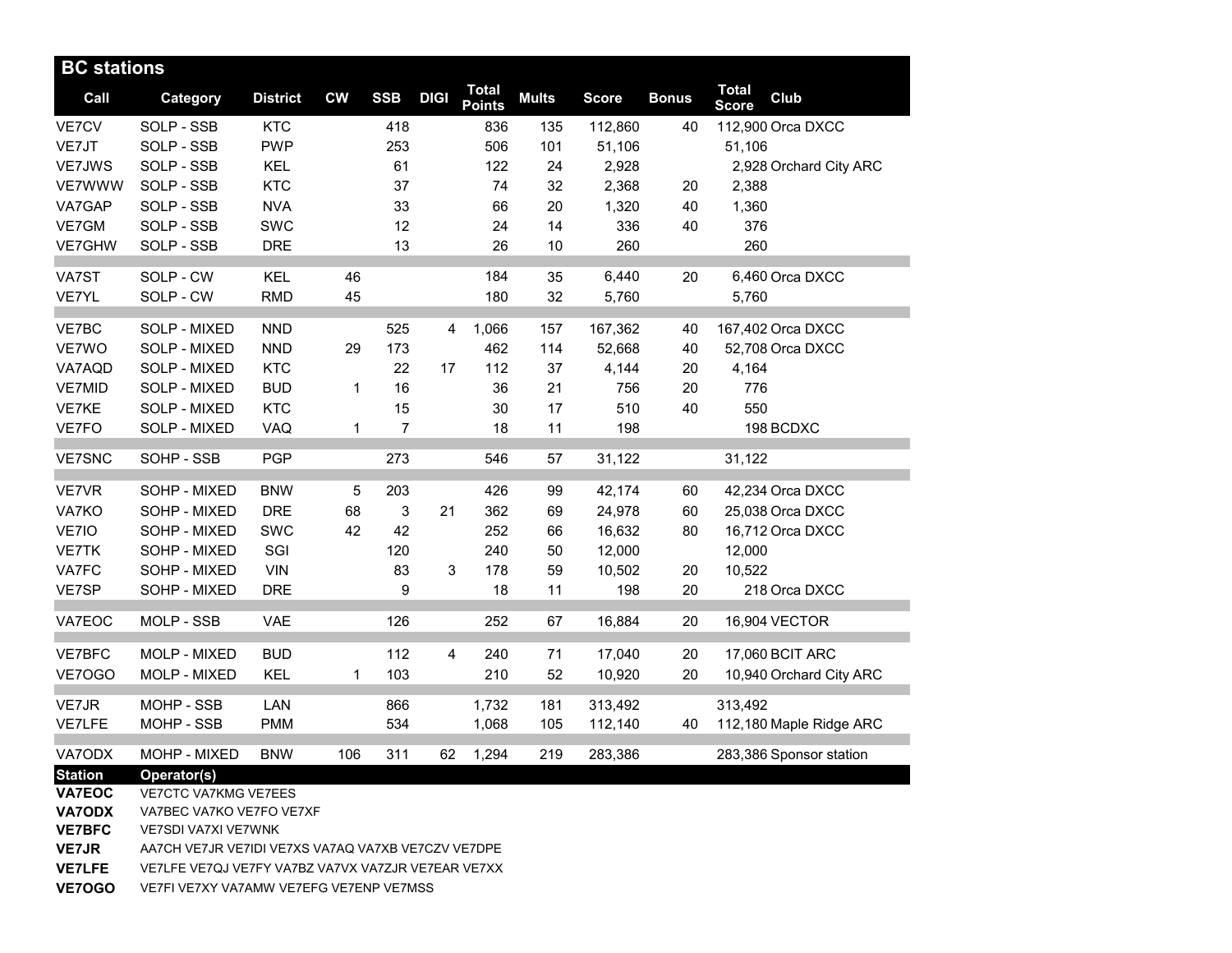| <b>W/VE/DX Stations</b> |                 |               |           |              |                |                               |                |                         |              |                              |                                       |
|-------------------------|-----------------|---------------|-----------|--------------|----------------|-------------------------------|----------------|-------------------------|--------------|------------------------------|---------------------------------------|
| Call                    | <b>Category</b> | <b>P/S/DX</b> | <b>CW</b> | <b>SSB</b>   | <b>DIGI</b>    | <b>Total</b><br><b>Points</b> | <b>Mults</b>   | <b>Score</b>            | <b>Bonus</b> | <b>Total</b><br><b>Score</b> | Club                                  |
| JM2RUV                  | SO QRP - DIGI   | DX            |           |              | $\mathbf{1}$   | 4                             | $\mathbf{1}$   | $\overline{4}$          |              | $\overline{4}$               |                                       |
| KS4X                    | SO QRP - MIXED  | <b>TN</b>     | 2         | 9            |                | 26                            | 10             | 260                     | 40           |                              | 300 Tennessee Contest Group           |
| W7WEC                   | SOLP - SSB      | <b>WA</b>     |           | 21           |                | 42                            | 19             | 798                     | 40           | 838 WWDXC                    |                                       |
| AE6YB                   | SOLP - SSB      | CA            |           | 18           |                | 36                            | 16             | 576                     | 20           |                              | 596 Northern California Contest Club  |
| VA3GKO                  | SOLP - SSB      | ON            |           | 12           |                | 24                            | 11             | 264                     | 20           |                              | 284 Contest Club Ontario              |
| KF7GYE                  | SOLP - SSB      | AZ            |           | 12           |                | 24                            | 11             | 264                     | 20           | 284                          |                                       |
| WA5SWN                  | SOLP - SSB      | KS            |           | 10           |                | 20                            | 10             | 200                     | 20           | 220                          |                                       |
| K2DSL                   | SOLP - SSB      | NJ            |           | 10           |                | 20                            | 9              | 180                     | 20           | 200 Bergen ARA               |                                       |
| N7VS                    | SOLP - SSB      | <b>OR</b>     |           | 7            |                | 14                            | $\overline{7}$ | 98                      | 20           |                              | 118 Willamette Valley DX Club         |
| N9WL                    | SOLP - SSB      | <b>NM</b>     |           | 7            |                | 14                            | 6              | 84                      | 20           | 104                          |                                       |
| VE8GER                  | SOLP - SSB      | <b>NT</b>     |           | 7            |                | 14                            | 6              | 84                      | 20           | 104                          |                                       |
| K7JKM                   | SOLP - SSB      | <b>OR</b>     |           | 7            |                | 14                            | $\overline{7}$ | 98                      |              | 98                           |                                       |
| W7KAM                   | SOLP - SSB      | <b>MO</b>     |           | 6            |                | 12                            | 6              | 72                      |              |                              | 72 Society of Midwest Contesters      |
| KD8GRG                  | SOLP - SSB      | MI            |           | 5            |                | 10                            | 4              | 40                      | 20           | 60                           |                                       |
| W8KNO                   | SOLP - SSB      | OH            |           | 3            |                | 6                             | 3              | 18                      | 20           | 38                           |                                       |
| KE4KE                   | SOLP - SSB      | <b>MN</b>     |           | 3            |                | 6                             | $\mathsf 3$    | 18                      |              |                              | 18 Minnesota Wireless Assn            |
| VE3EXW                  | SOLP - SSB      | ON            |           | 3            |                | 6                             | 3              | 18                      |              | 18 Oakville ARC              |                                       |
| <b>WONFS</b>            | SOLP - SSB      | <b>MO</b>     |           | 2            |                | 4                             | $\overline{2}$ | 8                       |              |                              | 8 Mississippi Valley DXCC             |
| VE9ML                   | SOLP - SSB      | NB            |           | $\mathbf{1}$ |                | $\overline{2}$                | $\mathbf{1}$   | $\overline{2}$          |              |                              | 2 Maritime Contest Club               |
| <b>K0VG</b>             | SOLP - SSB      | <b>MN</b>     |           | checklog     |                |                               |                |                         |              |                              |                                       |
| VE1NB                   | SOLP - CW       | <b>NS</b>     | 9         |              |                | 36                            | 9              | 324                     | 60           |                              | 384 Maritime Contest Club             |
| N3KR                    | SOLP - CW       | PA            | 5         |              |                | 20                            | 5              | 100                     | 20           |                              | 120 Frankford Radio Club              |
| W1END                   | SOLP - CW       | <b>NH</b>     | 4         |              |                | 16                            | 4              | 64                      | 20           |                              | 84 Yankee Clipper Contest Club        |
| JA2CUS                  | SOLP - CW       | DX            | 1         |              |                | 4                             | 1              | 4                       |              | 4                            |                                       |
| W4JHU                   | SOLP - DIGI     | VA            |           |              | $\overline{c}$ | 8                             | $\overline{2}$ | 16                      | 40           | 56                           |                                       |
| N7RO                    | SOLP - MIXED    | WA            | 5         | 35           | 1              | 94                            | 37             | 3478                    | 80           | 3,558 Orca DXCC              |                                       |
| ND3D                    | SOLP - MIXED    | <b>MD</b>     | 8         | 3            |                | 38                            | 11             | 418                     | 40           |                              | 458 Potomac Valley Radio Club         |
| WB7CYO                  | SOLP - MIXED    | ID            |           | 11           | 2              | 30                            | 11             | 330                     | 20           | 350                          |                                       |
| W4BK                    | SOLP - MIXED    | <b>TN</b>     | 4         | 3            |                | 22                            | $\overline{7}$ | 154                     | 20           |                              | 174 Tennessee Contest Group           |
| VE2AWR                  | SOLP - MIXED    | QC            | 6         |              |                | 24                            | 6              | 144                     | 20           | 164                          |                                       |
| VE9OA                   | SOLP - MIXED    | <b>NB</b>     | 1         | 4            |                | 12                            | 5              | 60                      | 20           | 80                           |                                       |
| KC7H                    | SOLP - MIXED    | <b>WA</b>     |           | 4            |                | 8                             | 4              | 32                      |              | 32                           |                                       |
| NY4JB                   | SOLP - MIXED    | TN            |           | 1            |                | 2                             | 1              | $\overline{\mathbf{c}}$ |              |                              | 2 Tennessee Contest Group             |
|                         |                 |               |           |              |                |                               |                |                         |              |                              |                                       |
| W1NVT<br>(W1SJ op.)     | SOHP - SSB      | VT            |           | 8            |                | 16                            | 6              | 96                      |              |                              | 96 Radio Amateurs of Northern Vermont |